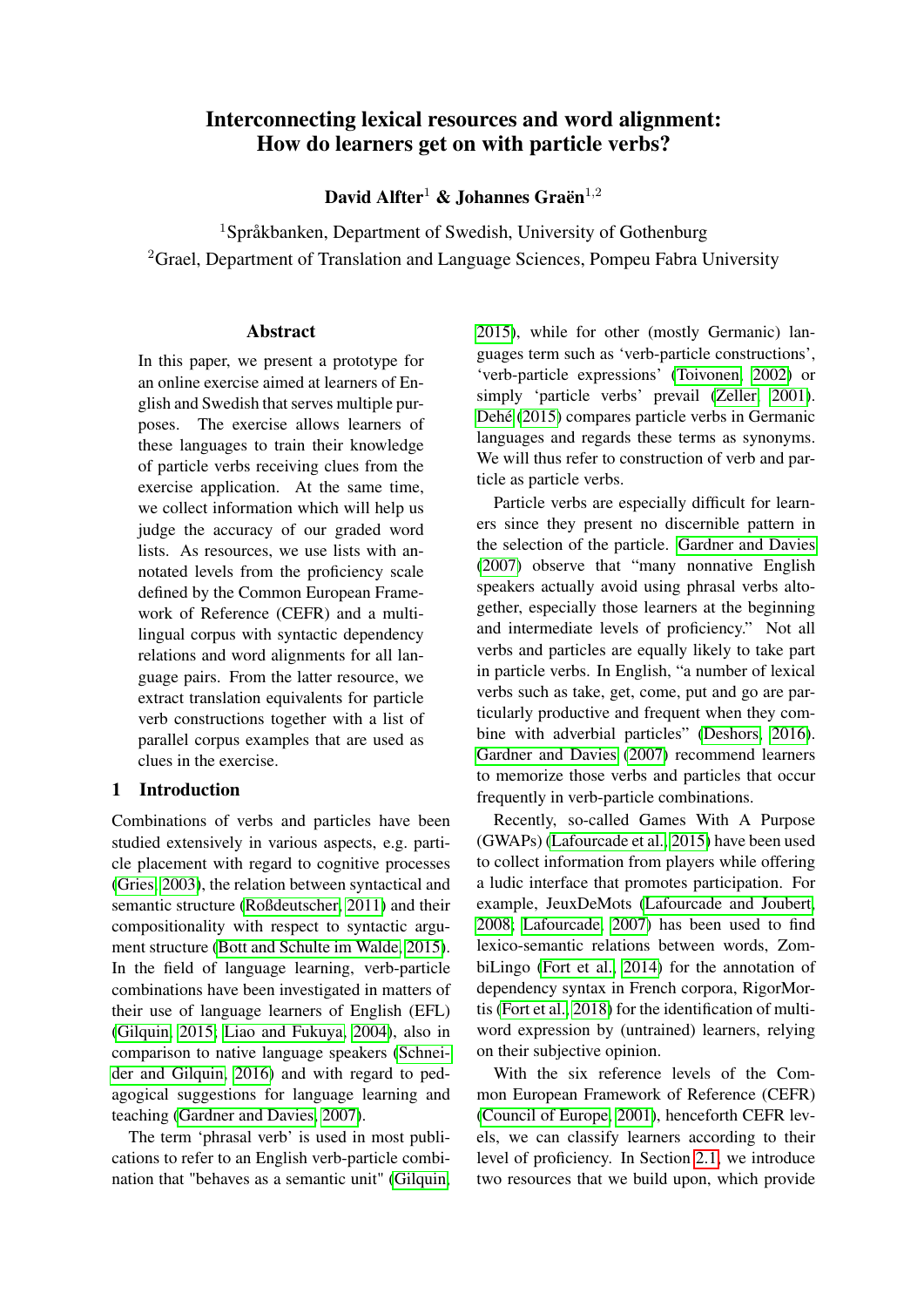lists of vocabulary units together with their estimated distribution over CEFR levels. In Section [2.2,](#page-1-1) we explain how we look up translation equivalents in several languages in a word-aligned multiparallel corpus, followed by a manual reassessment step described in Section [2.4.](#page-2-0)

In continuation, we present an application that implements a gamified exercise based on particle verbs in English and Swedish, their translation equivalents and corpus examples that demonstrate their use in authentic translations (Section [3\)](#page-3-0). Learners playing the game try to not lose while the game automatically adapts to their current predicted knowledge level. The application keeps track of decisions taken by the user during the course of the game to provide them with feedback regarding their language skills, and points to potential weaknesses and (language-specific) factors for confusions. At the same time, we expect that a sufficiently large collection of decisions will help us assess the CEFR levels of our lexical resources and provide insights for future extensions.

## 2 Data Preparation

We extract particle verbs for CEFR levels from A1 to C1 from two lexical resources, one for En-glish and one for Swedish.<sup>[1](#page-1-2)</sup> For each particle verb that we find in these resources, we look up potential translation variants for several other languages, from a large multilingual word-aligned corpus. Since word alignment is less reliable when it comes to function words, we need to review the lists of translation variants and adjust word order and missing function words in multiword variants manually.

## <span id="page-1-0"></span>2.1 Lexical Resources

The CEFRLex project<sup>[2](#page-1-3)</sup> offers lists of expressions extracted from graded textbook corpora for different languages. The languages currently available are French, Swedish and English. For this project, we use the Swedish list SVALex [\(François et al.,](#page-4-10) [2016\)](#page-4-10) and the English list EFLLex [\(Dürlich and](#page-4-11) [François, 2018\)](#page-4-11) from the CEFRLex project. Each resource lists single-word and multi-word expressions, as recognized by a syntactic parser, and their frequency in textbooks of different CEFR levels. Table [1](#page-2-1) shows examples from the EFLLex list.

We extract particle verbs from both lists. For EFLLex, we use regular expressions to match all two-word expressions that are tagged as verbs. Manual inspection of the results shows that most expressions extracted this way are indeed particle verbs; we only had to exclude four expressions.<sup>[3](#page-1-4)</sup>

For SVALex, we consider the subset of expressions tagged as verbal multi-word expressions. Since not all verbal multi-word expressions are particle verbs, we cross-check for the existence of each expression in the upcoming version of  $Saldo<sup>4</sup>$  $Saldo<sup>4</sup>$  $Saldo<sup>4</sup>$  which includes particle verbs. Upon manual inspection of the resulting list we removed two reflexive particle verbs.<sup>[5](#page-1-6)</sup> In total, we extracted 221 English and 362 Swedish particle verbs. As we are, among other things, interested in seeing how CEFR levels correlate with self-proclaimed proficiency, we assign each particle verb the CEFR level at which it first occurs in the respective resource, as has been previously done in various other experiments [\(Gala et al., 2013,](#page-4-12) [2014;](#page-4-13) [Alfter](#page-4-14) [et al., 2016;](#page-4-14) [Alfter and Volodina, 2018\)](#page-4-15).

## <span id="page-1-1"></span>2.2 Translation Equivalents from Parallel Corpus Data

The exercise is based on finding the correct particle for a particle verb in the target language based on translations in the source language. In other words, it means that, for example, learners of Swedish (target language) with knowledge of English (source language) will have to guess Swedish particle verbs based on English translations. For identifying translation equivalents in multiple languages, we use the Sparcling corpus [\(Graën, 2018;](#page-4-16) [Graën et al., 2019\)](#page-4-17), which, in addition to standard annotation such as part-of-speech tagging, features dependency relations from syntactic parsing in a number of languages (including English and Swedish) and bilingual word alignment for all language pairs. We use dependency relations to identify pairs of particles and their head verb matching the list that we extracted from EFLLex and SVALex.

For each occurrence of those pairs in the corpus, we look up aligned tokens in all other languages available to spot corresponding translation equivalents. We then filter the aligned tokens for content

<span id="page-1-2"></span> $1$ No particle verb has been classified as C2.

<span id="page-1-3"></span><sup>2</sup><http://cental.uclouvain.be/cefrlex/>

<span id="page-1-4"></span><sup>&</sup>lt;sup>3</sup>Those are 'finger count', 'deep fry', 'go lame' and 'tap dance', which use other part of speech than particles.

<span id="page-1-5"></span><sup>4</sup>[https://spraakbanken.gu.se/eng/](https://spraakbanken.gu.se/eng/resource/saldo) [resource/saldo](https://spraakbanken.gu.se/eng/resource/saldo)

<span id="page-1-6"></span><sup>5</sup>To wit 'ge sig ut' *'go out'* and 'klamra sig fast' *'cling to'*.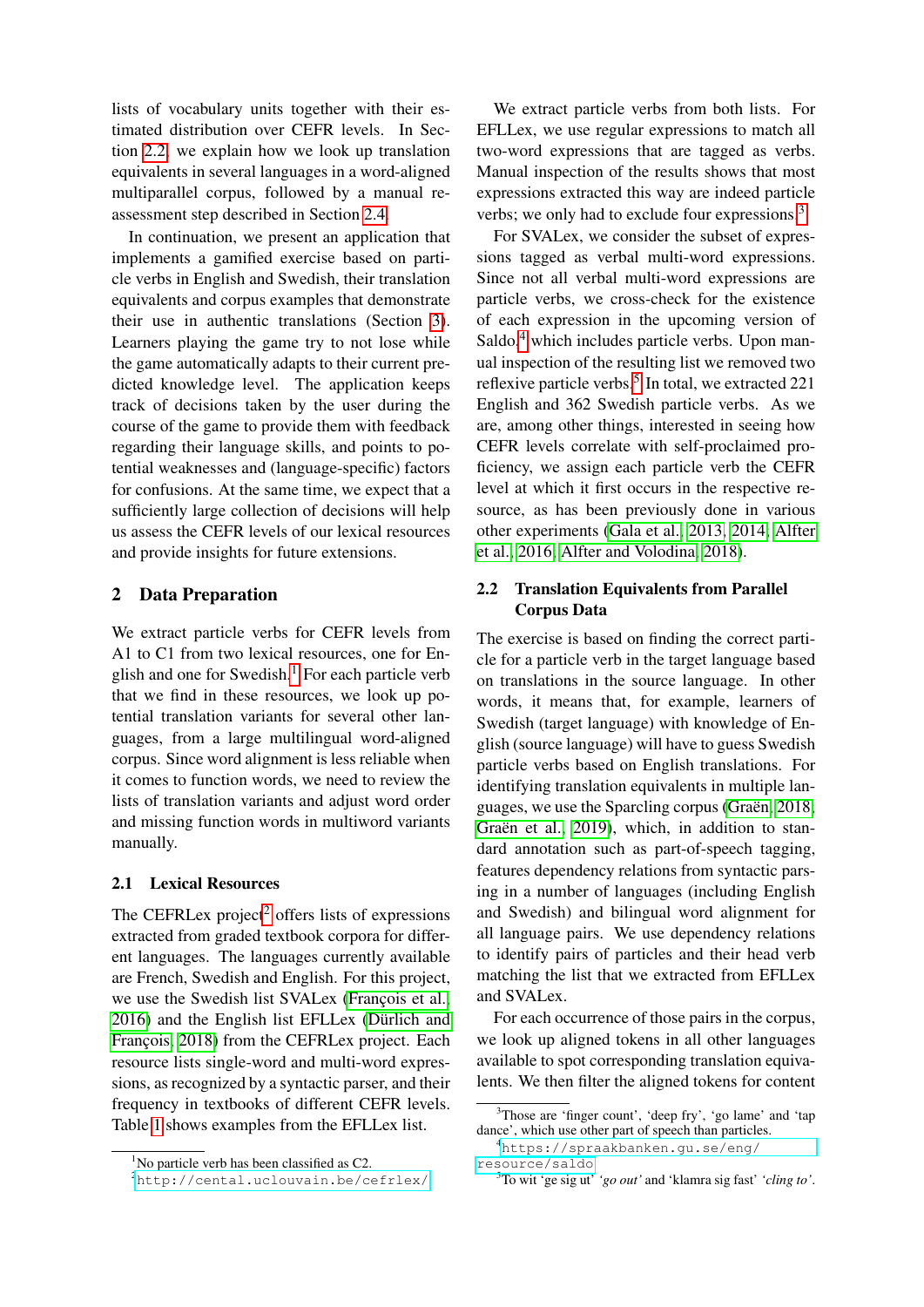| Expression      | PoS       | Al       | A2      | B1      | B <sub>2</sub> |         | C <sub>2</sub> |
|-----------------|-----------|----------|---------|---------|----------------|---------|----------------|
| video           | noun      | 65.19    |         | 67.87   | 81.76          | 111.06  | 90.93          |
| write           | verb      | 758.66   | 1421.51 | 1064.47 | 682.26         | 1104.72 | 1053.96        |
| empty           | adjective | $\theta$ | 28.83   | 28.65   | 102.29         | 37.84   | 61.88          |
| shopping center | noun      | $\theta$ | 45.12   | 9.80    |                | 15.50   | 11.45          |
| dream up        | verb      | $\theta$ |         | 0       |                | 0.82    | 0.24           |

<span id="page-2-1"></span>Table 1: Example entries from EFLLex.

words, that is, in terms of universal part-of-speech tags [\(Petrov et al., 2012\)](#page-5-7), verbs, nouns, adjectives or adverbs. Functional parts of multi-word expressions are notoriously misaligned if the syntactic patterns of the corresponding expressions differ. For instance, English 'to cry out (for sth.)' can be expressed in Spanish with the fixed expression 'pedir (algo) a gritos'. In this case, we often see 'cry' aligned with 'pedir' and 'gritos', and the particle 'out' with the preposition 'a'. A similar expression is 'llevar (algo) a cabo' *'get through (sth.)'*, where 'carry' is aligned with 'llevar' and 'out' with 'cabo'; the preposition 'a' often remains unaligned in this case.

By filtering out function words, we systematically miss any preposition, determiner or particle that forms part of the equivalent expression. Not filtering them out, on the other hand, leads to considerably noisier lists. The missing functional parts need to be added back later and the set of lemmas needs be put in the preferred lexical order (see Section [2.4\)](#page-2-0). We retrieve lemmas of the aligned tokens as a set, disregarding their relative position in the text, and calculate frequencies for each translation equivalent. Translation equivalents are most frequently single verbs. The Swedish particle verb 'ha kvar' (literally *'have left'*), for instance, is aligned to the English verbs 'retain' 49 times, to 'maintain' 31 times and to 'remain' 26 times.

#### 2.3 Example Sentence Selection

Alongside other options (see Section [3\)](#page-3-0), we want to provide learners with authentic examples where the given particle verb is used as translation of a particular expression in another language. We typically find several example sentences per translation correspondence in the Sparcling corpus. The question now is how to select the most adequate one for the respective learner. In previous works, we have used the length of the candidate sentence pair as ranking criterion, downgrad-

ing those pairs that showed a substantial deviation in length [\(Schneider and Graën, 2018;](#page-5-8) [Clematide](#page-4-18) [et al., 2016\)](#page-4-18).

While there is a substantial amount of previous work on finding good example sentences for use in dictionaries (e.g. GDEX [\(Kilgarriff et al., 2008\)](#page-4-19)) or for language learners (e.g. HitEx [\(Pilán et al.,](#page-5-9) [2017\)](#page-5-9)), most of the features they use are languagespecific, such as blacklists, 'difficult' vocabulary, or recognizing and excluding anaphoric expressions without referent in the same sentence.

For the purpose of this study, we have thus opted for a simple heuristics which works well across a number of different languages. We use sentence length and a weighted measure for lexical proficiency required to understand the target language sentence (since we do not have gradings for most of the source languages).

#### <span id="page-2-0"></span>2.4 Manual Revision

Manual correction involves the removal of irrelevant translations, the re-ordering of words, in case a particle verb has been aligned to multiple other words, and the insertion of missing words into the translation variants (as in 'llevar *a* cabo'). In addition, we judge example sentences with regard to adequacy.

While the translation candidate extraction could be restricted to allow only verbal translations for particle verbs, this is a constraint that we do not want to impose. Indeed, certain languages tend towards more nominal ways of expression while other languages tend towards more verbal ways of expression [\(Azpiazu Torres, 2006\)](#page-4-20). Thus, imposing such a constraint could possibly induce nonidiomatic or unnatural translation candidates.

Having multiple part-of-speech possibilities for translation variants also allows us to potentially control the difficulty of the exercise by only giving verbal translation variants to beginners while, as the learner progresses and improves, other partof-speech variants could be included.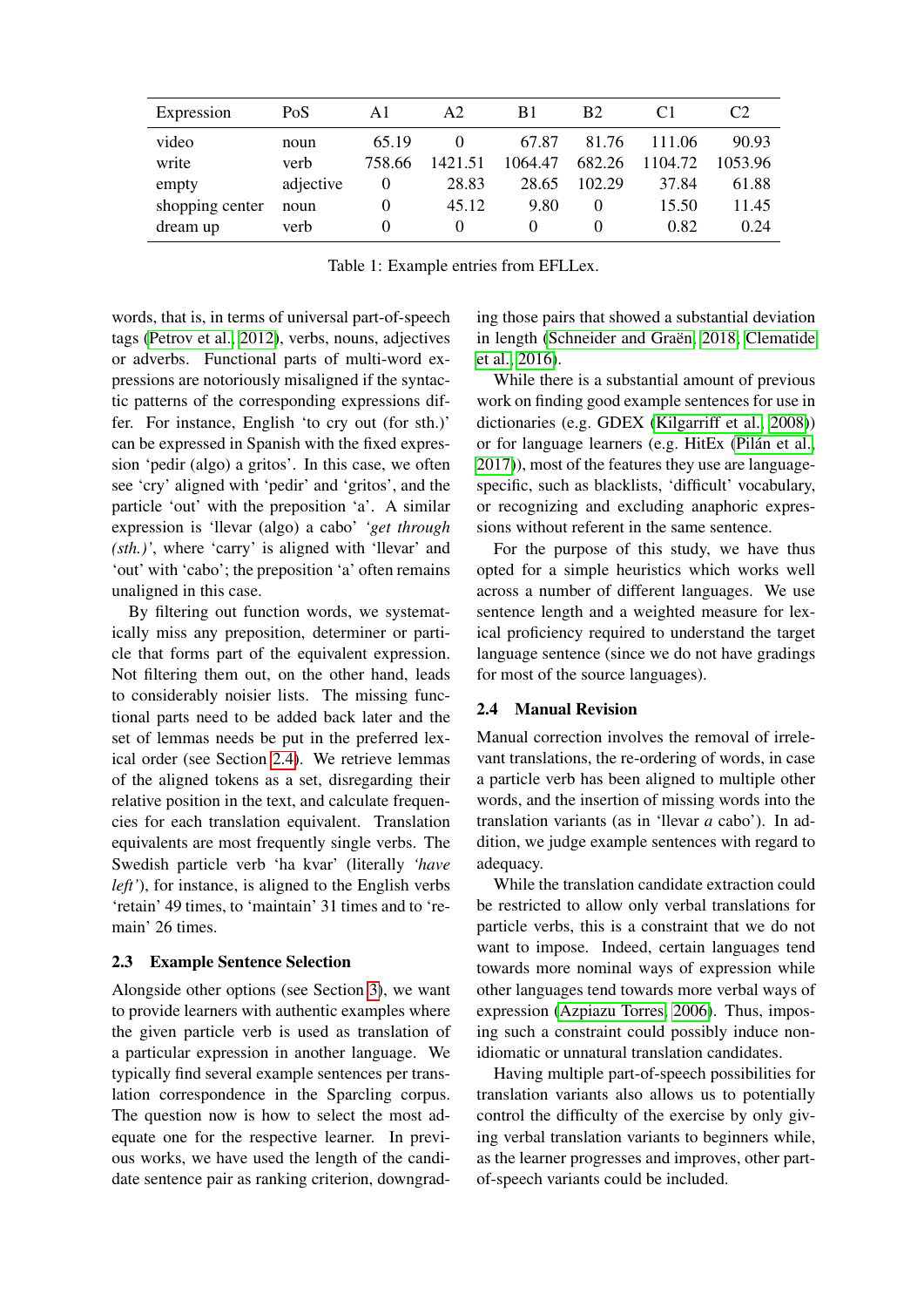#### <span id="page-3-0"></span>3 Crowdsourcing and Gamification

We use our gamified system to assess knowledge of language learners in their L2 (English or Swedish), and to judge the accuracy of the automatically assigned CEFR labels. The game presents one base verb each round, together with a list of particles to choose from and one initial clue in form of a translation variant for the particle verb that the player is supposed to guess. The player can gain points by choosing the right particle and loose points by choosing a wrong one. Additional clues can be traded off against points. These clues can also be example sentences in the target language or the elimination of several of the non-fitting particles.

The learner assessment is achieved by monitoring how players of certain self-proclaimed proficiency levels deal with expressions that they are supposed to master, according to the automatic CEFR level assignment method. If learners systematically struggle with expressions of their selfchosen proficiency level, we assume that they overvalued their level and provide feedback accordingly. If they show little or no difficulties in dealing with expressions deemed of their current self-proclaimed proficiency level, we assume that their actual proficiency is higher, and gradually increase the challenge by using particle verbs of higher levels and more difficult clues (e.g. less frequent translation variants).

The accuracy of the automatically assigned CEFR labels is measured by aggregating results over all players. We also take into account response times for individual exercises. Significantly large deviance from the average answering time or the average number of points used for 'trading' clues for particle verbs of the supposedly same proficiency level suggests that the particle verb in question could belong to a different level.

Before the actual game starts, learners have to choose the language that they want to train. They are also asked to indicate their mother tongue and any other languages they know, including a self-assessment of their proficiency in the respective languages (beginner, intermediate, advanced). This rough scale is translated to the levels A1 and A2, B1 and B2 and C1 respectively.

Having finished the self assessment, the learner gets a predefined amount of points, as a virtual currency. More points can be gained each round by finding the right particle for the given verb with as

few clues as possible. A wrong answer is worth an equally negative amount of points that could have been gained by choosing the right answer. We employ a function to calculate the reward based on hints used and difficulty of the hints in terms of language knowledge, i.e. a clue in a lower-rated language will cost the learner less points than, for instance, in his mother tongue. The game ends when the player is out of points or the game is out of particle verbs. The final score is used to create an entry on a leaderboard.

#### 4 Discussion and Future Work

With the development of new CEFR graded multiword expression lists, including a wider range of expressions, the exercise can be extended to other types of expressions. With the advent of CEFR graded multi-word lists in other languages, the exercise can also be extended to encompass a more diverse set of languages.

One aspect that is not specifically addressed in this study is the issue of polysemy. Indeed, a particle verb can have multiple meanings, and thus multiple different translations. This aspect will prove problematic when the particle verbs are shown in context, as one has to ensure that both the original as well as the translation pertain to the same sense of the expression.

Another question concerns the accuracy of the automatic assignment of CEFR levels based on the method used. While we surmise that we can gain insights about the accuracy of the assigned levels through the proposed prototype, a separate investigation should be carried out. One could possibly compare the automatically assigned levels from EFLLex to the levels given in English Vocabulary Profile.<sup>[6](#page-3-1)</sup>

#### Acknowledgements

The authors would like to express their gratitude towards Lars Borin for making available the upcoming version of the Saldo lexical resource. This research is partly supported by the Swiss National Science Foundation under grant P2ZHP1\_184212 through the project "From parallel corpora to multilingual exercises – Making use of large text collections and crowdsourcing techniques for innovative autonomous language learning applications".

<span id="page-3-1"></span><sup>6</sup><http://www.englishprofile.org>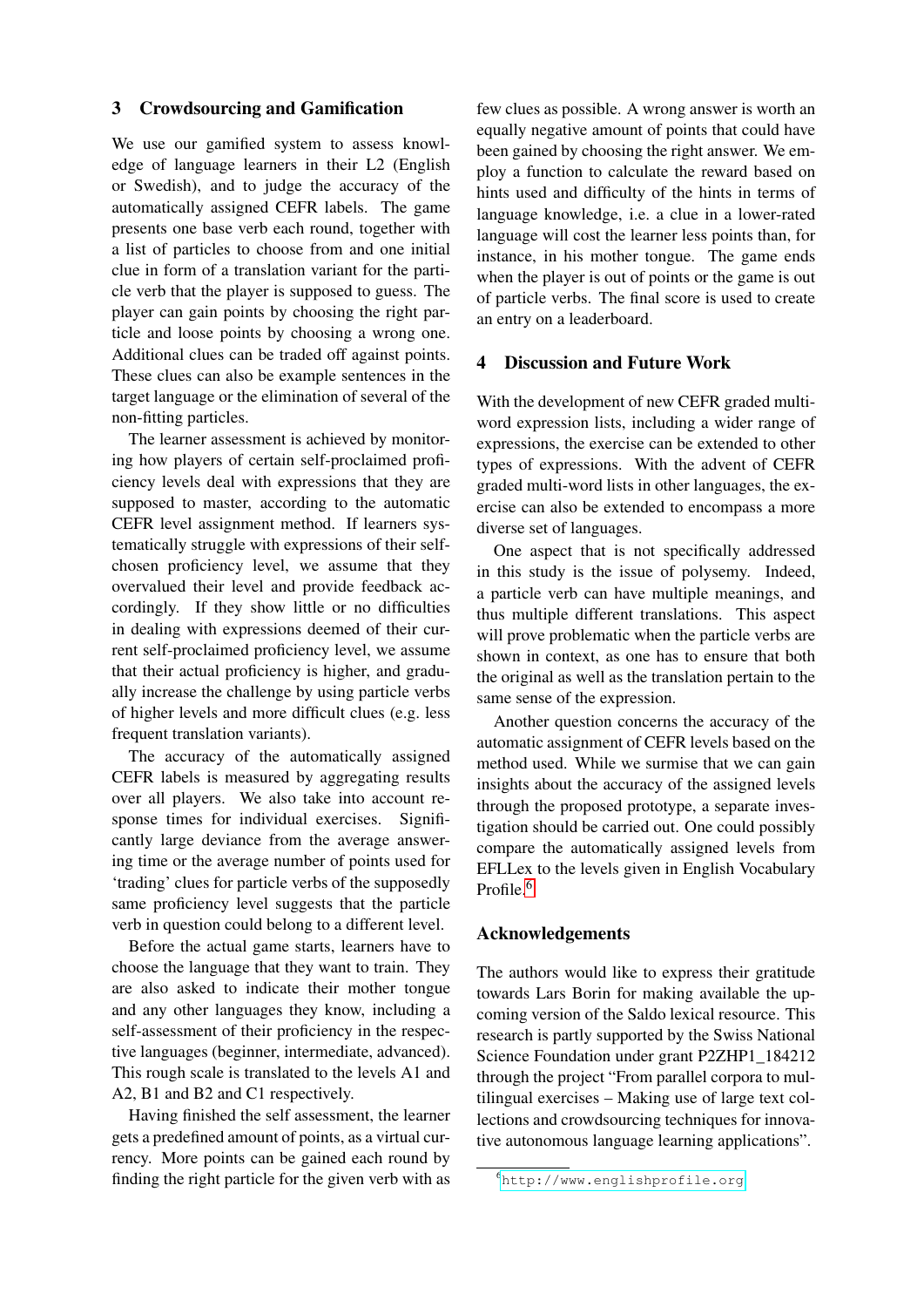#### References

- <span id="page-4-14"></span>David Alfter, Yuri Bizzoni, Anders Agebjörn, Elena Volodina, and Ildikó Pilán. 2016. From Distributions to Labels: A Lexical Proficiency Analysis using Learner Corpora. In *Proceedings of the joint workshop on NLP for Computer Assisted Language Learning and NLP for Language Acquisition*, 130, pages 1–7. Linköping University Electronic Press.
- <span id="page-4-15"></span>David Alfter and Elena Volodina. 2018. Towards Single Word Lexical Complexity Prediction. In *Proceedings of the 13th Workshop on Innovative Use of NLP for Building Educational Applications (BEA)*.
- <span id="page-4-20"></span>Susana Azpiazu Torres. 2006. Stylistic-contrastive analysis of nominality and verbality in languages. In *Studies in Contrastive Linguistics: Proceedings of the 4th International Contrastive Linguistics Conference*, 170, pages 69–77. Universidade de Santiago de Compostela.
- <span id="page-4-1"></span>Stefan Bott and Sabine Schulte im Walde. 2015. Exploiting Fine-grained Syntactic Transfer Features to Predict the Compositionality of German Particle Verbs. In *Proceedings of the 11th International Conference on Computational Semantics (IWCS)*, pages 34–39.
- <span id="page-4-18"></span>Simon Clematide, Johannes Graën, and Martin Volk. 2016. Multilingwis – A Multilingual Search Tool for Multi-Word Units in Multiparallel Corpora. In Gloria Corpas Pastor, editor, *Computerised and Corpus-based Approaches to Phraseology: Monolingual and Multilingual Perspectives – Fraseologia computacional y basada en corpus: perspectivas monolingües y multilingües*, pages 447–455. Tradulex.
- <span id="page-4-9"></span>Council of Europe. 2001. *Common European Framework of Reference for Languages: Learning, Teaching, Assessment*. Press Syndicate of the University of Cambridge.
- <span id="page-4-4"></span>Nicole Dehé. 2015. Particle verbs in Germanic. In Peter O. Müller, Ingeborg Ohnheiser, Susan Olsen, and Franz Rainer, editors, *Word-formation: an international handbook of the languages of Europe*, 40 edition, volume 1 of *Handbücher zur Sprachund Kommunikationswissenschaft*, chapter 35, pages 611–626. De Gruyter Mouton.
- <span id="page-4-5"></span>Sandra C. Deshors. 2016. Inside phrasal verb constructions: A co-varying collexeme analysis of verbparticle combinations in EFL and their semantic associations. *International Journal of Learner Corpus Research*, 2(1):1–30.
- <span id="page-4-11"></span>Luise Dürlich and Thomas François. 2018. EFLLex: A Graded Lexical Resource for Learners of English as a Foreign Language. In *11th International Conference on Language Resources and Evaluation (LREC)*.
- <span id="page-4-7"></span>Karën Fort, Bruno Guillaume, and Hadrien Chastant. 2014. Creating Zombilingo, a Game With A Purpose for dependency syntax annotation. In *Gamification for Information Retrieval Workshop (GamifIR)*.
- <span id="page-4-8"></span>Karën Fort, Bruno Guillaume, Mathieu Constant, Nicolas Lefebvre, and Yann-Alan Pilatte. 2018. "Fingers in the Nose": Evaluating Speakers' Identification of Multi-Word Expressions Using a Slightly Gamified Crowdsourcing Platform. In *Joint Workshop on Linguistic Annotation, Multiword Expressions and Constructions*, pages 207–213.
- <span id="page-4-10"></span>Thomas François, Elena Volodina, Ildikó Pilán, and Anaïs Tack. 2016. SVALex: a CEFR-graded Lexical Resource for Swedish Foreign and Second Language Learners. In *10th International Conference on Language Resources and Evaluation (LREC)*.
- <span id="page-4-13"></span>Núria Gala, Thomas François, Delphine Bernhard, and Cédrick Fairon. 2014. Un modèle pour prédire la complexité lexicale et graduer les mots. In *21ème Traitement Automatique des Langues Naturelles*, pages 91–102.
- <span id="page-4-12"></span>Núria Gala, Thomas François, and Cédrick Fairon. 2013. Towards a French lexicon with difficulty measures: NLP helping to bridge the gap between traditional dictionaries and specialized lexicons. *Elexicography in the 21st century: thinking outside the paper*.
- <span id="page-4-3"></span>Dee Gardner and Mark Davies. 2007. Pointing Out Frequent Phrasal Verbs: A Corpus-Based Analysis. *TESOL quarterly*, 41(2):339–359.
- <span id="page-4-2"></span>Gaëtanelle Gilquin. 2015. The use of phrasal verbs by French-speaking EFL learners. A constructional and collostructional corpus-based approach. *Corpus Linguistics and Linguistic Theory*, 11(1):51–88.
- <span id="page-4-16"></span>Johannes Graën. 2018. *Exploiting Alignment in Multiparallel Corpora for Applications in Linguistics and Language Learning*. Ph.D. thesis, University of Zurich.
- <span id="page-4-17"></span>Johannes Graën, Tannon Kew, Anastassia Shaitarova, and Martin Volk. 2019. Modelling large parallel corpora:the zurich parallel corpus collection. In *Proceedings of the 7th Workshop on Challenges in the Management of Large Corpora (CMLC)*.
- <span id="page-4-0"></span>Stefan Thomas Gries. 2003. *Multifactorial analysis in corpus linguistics: A study of particle placement*. Open Linguistics. A&C Black.
- <span id="page-4-19"></span>Adam Kilgarriff, Milos Husák, Katy McAdam, Michael Rundell, and Pavel Rychly. 2008. GDEX: ` Automatically finding good dictionary examples in a corpus. In *Proceedings of the XIII EURALEX International Congress*.
- <span id="page-4-6"></span>Mathieu Lafourcade. 2007. Making people play for Lexical Acquisition with the JeuxDeMots prototype. In *7th International Symposium on Natural Language Processing (snlp)*, page 7.